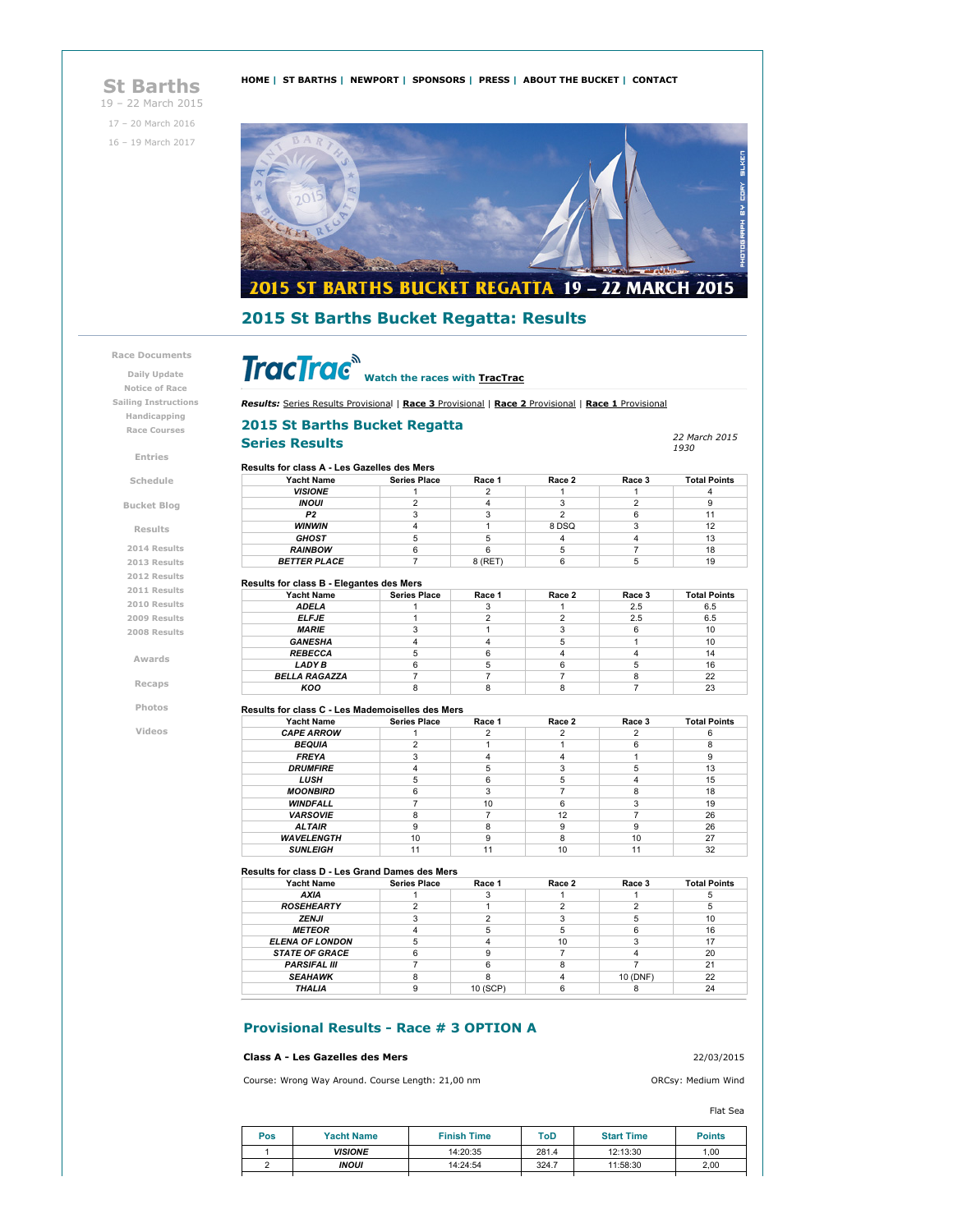| <b>WINWIN</b>       | 14:27:36 | 313.9 | 12:02:00 | 3.00 |
|---------------------|----------|-------|----------|------|
| <b>GHOST</b>        | 14:32:00 | 321.5 | 11:59:30 | 4.00 |
| <b>BETTER PLACE</b> | 14:33:01 | 332.4 | 11:56:00 | 5.00 |
| P2                  | 14:37:05 | 333.0 | 11:55:30 | 6.00 |
| <b>RAINBOW</b>      | 14:40:56 | 353.2 | 11:48:30 | 7.00 |

# **Class B - Les Elegantes des Mers** 22/03/2015

Course: Wrong Way Around. Course Length: 21,00 nm ORCsy: Medium Wind

Flat Sea

| Pos | <b>Yacht Name</b>    | <b>Finish Time</b> | ToD   | <b>Start Time</b> | <b>Points</b> |
|-----|----------------------|--------------------|-------|-------------------|---------------|
|     | <b>GANESHA</b>       | 14:30:23           | 327.8 | 11:47:30          | 1,00          |
| 2   | <b>ELFJE</b>         | 14:34:29           | 331.5 | 11:46:00          | 2.50          |
| 3   | <b>ADELA</b>         | 14:34:45           | 394.0 | 11:25:00          | 2.50          |
| 4   | <b>REBECCA</b>       | 14:37:00           | 344.7 | 11:41:30          | 4,00          |
| 5   | <b>LADY B</b>        | 14:40:01           | 331.0 | 11:46:30          | 5,00          |
| 6   | <b>MARIE</b>         | 14:44:20           | 366.7 | 11:33:30          | 6,00          |
|     | KOO                  | 14:47:15           | 445.9 | 11:06:00          | 7,00          |
| 8   | <b>BELLA RAGAZZA</b> | 15:02:28           | 404.5 | 11:20:30          | 8,00          |

# **Class C - Les Mademoiselles des Mers** 22/03/2015

Course: Wrong Way Around. Course Length: 17,00 nm ORCsy: Medium Wind

Flat Sea

| <b>Pos</b>     | <b>Yacht Name</b> | <b>Finish Time</b> | ToD   | <b>Start Time</b> | <b>Points</b> |
|----------------|-------------------|--------------------|-------|-------------------|---------------|
|                | <b>FREYA</b>      | 14:04:23           | 363.3 | 11:49:30          | 1.00          |
| $\overline{2}$ | <b>CAPE ARROW</b> | 14:09:33           | 363.3 | 11:49:00          | 2.00          |
| 3              | <b>WINDFALL</b>   | 14:10:06           | 345.4 | 11:54:00          | 3.00          |
| 4              | <b>LUSH</b>       | 14:18:35           | 409.5 | 11:36:00          | 4.00          |
| 5              | <b>DRUMFIRE</b>   | 14:20:54           | 454.1 | 11:23:30          | 5.00          |
| 6              | <b>BEQUIA</b>     | 14:27:17           | 449.3 | 11:25:30          | 6.00          |
| 7              | <b>VARSOVIE</b>   | 14:30:05           | 362.6 | 11:50:00          | 7.00          |
| 8              | <b>MOONBIRD</b>   | 14:35:00           | 381.6 | 11:44:00          | 8.00          |
| 9              | <b>ALTAIR</b>     | 14:39:17           | 508.5 | 11:09:00          | 9.00          |
| 10             | <b>WAVELENGTH</b> | 14:47:06           | 470.4 | 11:19:00          | 10.00         |
| 11             | <b>SUNLEIGH</b>   | 14:55:15           | 417.3 | 11:34:00          | 11.00         |

#### **Class D - Les Grand Dames des Mers** 22/03/2015

Course: Wrong Way Around. Course Length: 17,00 nm Course Course: Medium Wind

# Flat Sea

| Pos            | <b>Yacht Name</b>      | <b>Finish Time</b> | ToD   | <b>Start Time</b> | <b>Points</b> |
|----------------|------------------------|--------------------|-------|-------------------|---------------|
|                | AXIA                   | 14:04:27           | 418.9 | 11:24:00          | 1,00          |
| $\overline{2}$ | <b>ROSEHEARTY</b>      | 14:12:43           | 473.9 | 11:08:30          | 2.00          |
| 3              | <b>ELENA OF LONDON</b> | 14:19:05           | 418.8 | 11:24:30          | 3.00          |
| 4              | <b>STATE OF GRACE</b>  | 14:19:31           | 412.5 | 11:26:00          | 4.00          |
| 5              | <b>ZENJI</b>           | 14:29:56           | 483.7 | 11:05:00          | 5.00          |
| 6              | <b>METEOR</b>          | 14:35:59           | 464.3 | 11:10:30          | 6,00          |
|                | <b>PARSIFAL III</b>    | 14:44:11           | 474.0 | 11:08:00          | 7.00          |
| 8              | <b>THALIA</b>          | 14:46:31           | 463.1 | 11:11:00          | 8.00          |
|                | <b>SEAHAWK</b>         | <b>DNF</b>         | 443.0 | 11:16:30          | 10,00         |

# **Provisional Results - Race # 2 OPTION A**

### **Class A - Les Gazelles des Mers** 21/03/2015

Course: Not So Wiggley. Course Length: 25,20 nm **ORCSY: Medium Wind** 

Flat Sea

| Pos | <b>Yacht Name</b>   | <b>Finish Time</b> | ToD   | <b>Start Time</b> | <b>Points</b> |
|-----|---------------------|--------------------|-------|-------------------|---------------|
|     | <b>VISIONE</b>      | 14:41:40           | 281.4 | 12:18:00          | 1,00          |
|     | P <sub>2</sub>      | 14:42:10           | 333.0 | 11:57:00          | 2,00          |
|     | <b>INOUI</b>        | 14:42:50           | 324.7 | 12:00:00          | 3,00          |
|     | <b>GHOST</b>        | 14:47:36           | 321.5 | 12:01:30          | 4,00          |
| 5   | <b>RAINBOW</b>      | 14:50:07           | 353.2 | 11:48:00          | 5,00          |
|     | <b>BETTER PLACE</b> | 14:50:49           | 316.6 | 12:03:30          | 6,00          |
|     | <b>WINWIN</b>       | <b>DSQ</b>         | 313.9 | 12:04:30          | 8,00          |

### **Class B - Les Elegantes des Mers** 21/03/2015

Course: Not So Wiggley. Course Length: 25,20 nm ORCsy: Medium Wind

Flat Sea

| Pos | <b>Yacht Name</b> | <b>Finish Time</b> | ToD   | <b>Start Time</b> | <b>Points</b> |
|-----|-------------------|--------------------|-------|-------------------|---------------|
|     | ADELA             | 14:36:10           | 394.0 | 11:21:00          | 1,00          |
|     |                   |                    |       |                   |               |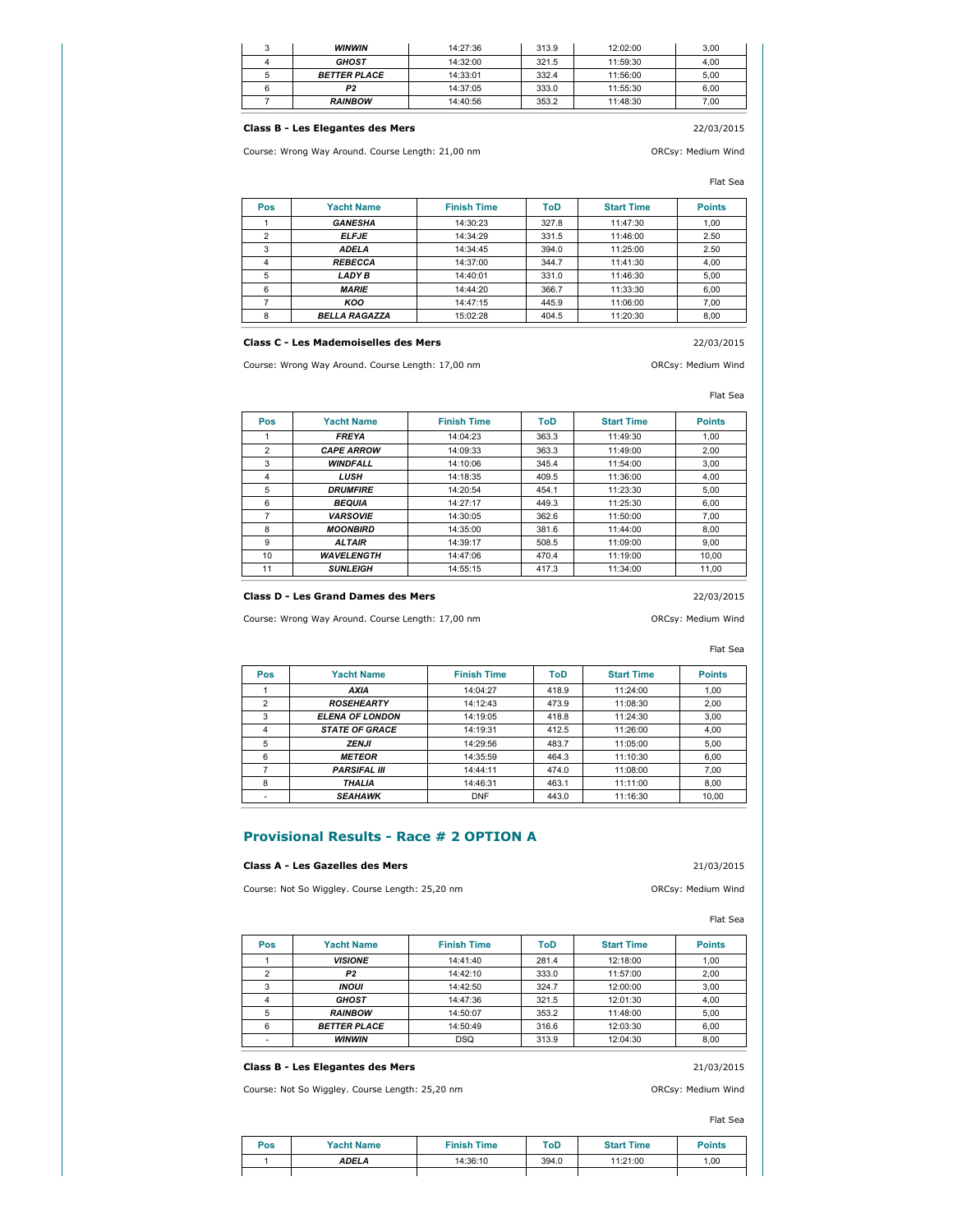| <b>ELFJE</b>         | 14:36:20 | 331.5 | 11:47:00 | 2,00 |
|----------------------|----------|-------|----------|------|
| <b>MARIE</b>         | 14:37:07 | 373.2 | 11:29:30 | 3.00 |
| <b>REBECCA</b>       | 14:38:37 | 344.7 | 11:41:30 | 4.00 |
| <b>GANESHA</b>       | 14:44:48 | 327.8 | 11:48:30 | 5.00 |
| <b>LADY B</b>        | 14:47:48 | 331.0 | 11:47:30 | 6.00 |
| <b>BELLA RAGAZZA</b> | 15:00:25 | 404.5 | 11:16:30 | 7.00 |
| KOO                  | 15:22:36 | 424.7 | 11:08:00 | 8.00 |

### **Class C - Les Mademoiselles des Mers** 21/03/2015

Course: Not So Wiggley. Course Length: 20,00 nm ORCsy: Medium Wind

#### Flat Sea

| Pos            | <b>Yacht Name</b> | <b>Finish Time</b> | ToD   | <b>Start Time</b> | <b>Points</b> |
|----------------|-------------------|--------------------|-------|-------------------|---------------|
|                | <b>BEQUIA</b>     | 14:10:04           | 463.2 | 11:22:00          | 1.00          |
| $\overline{2}$ | <b>CAPE ARROW</b> | 14:14:04           | 363.3 | 11:55:30          | 2.00          |
| 3              | <b>DRUMFIRE</b>   | 14:15:40           | 454.1 | 11:25:00          | 3.00          |
| 4              | <b>FREYA</b>      | 14:17:33           | 363.3 | 11:56:00          | 4.00          |
| 5              | <b>LUSH</b>       | 14:21:03           | 409.5 | 11:40:00          | 5.00          |
| 6              | <b>WINDFALL</b>   | 14:21:10           | 345.4 | 12:01:00          | 6.00          |
| 7              | <b>MOONBIRD</b>   | 14:29:29           | 381.6 | 11:49:00          | 7.00          |
| 8              | <b>WAVELENGTH</b> | 14:30:53           | 470.4 | 11:19:30          | 8.00          |
| 9              | <b>ALTAIR</b>     | 14:53:31           | 508.5 | 11:07:00          | 9,00          |
| 10             | <b>SUNLEIGH</b>   | 14:58:10           | 397.4 | 11:44:00          | 10.00         |
|                | <b>VARSOVIE</b>   | <b>DNF</b>         | 362.6 | 11:56:30          | 12.00         |

# **Class D - Les Grand Dames des Mers** 21/03/2015

Course: Not So Wiggley. Course Length: 20,00 nm ORCsy: Medium Wind

# Flat Sea

| Pos | <b>Yacht Name</b>      | <b>Finish Time</b> | ToD   | <b>Start Time</b> | <b>Points</b> |
|-----|------------------------|--------------------|-------|-------------------|---------------|
|     | <b>AXIA</b>            | 14:04:07           | 418.9 | 11:26:30          | 1,00          |
|     | <b>ROSEHEARTY</b>      | 14:09:17           | 473.9 | 11:09:00          | 2,00          |
| 3   | <b>ZENJI</b>           | 14:12:08           | 483.7 | 11:05:00          | 3.00          |
| 4   | <b>SEAHAWK</b>         | 14:18:41           | 443.0 | 11:18:30          | 4.00          |
| 5   | <b>METEOR</b>          | 14:26:41           | 464.3 | 11:11:30          | 5.00          |
| 6   | <b>THALIA</b>          | 14:32:39           | 463.1 | 11:12:00          | 6.00          |
|     | <b>STATE OF GRACE</b>  | 14:34:19           | 412.5 | 11:29:00          | 7.00          |
| 8   | <b>PARSIFAL III</b>    | 14:50:01           | 474.0 | 11:08:30          | 8.00          |
|     | <b>ELENA OF LONDON</b> | <b>DNF</b>         | 418.8 | 11:27:00          | 10,00         |

# **Provisional Results - Race # 1 - updated 21 Mar**

#### **Class A - Les Gazelles des Mers** 20/03/2015

Course: Around the Island. Course Length: 25,20 nm ORCsy: Medium Wind

Flat Sea

| Pos | <b>Yacht Name</b>   | <b>Finish Time</b> | ToD   | <b>Start Time</b> | <b>Points</b> |
|-----|---------------------|--------------------|-------|-------------------|---------------|
|     | <b>WINWIN</b>       | 14:26:38           | 313.9 | 12:11:30          | 1,00          |
|     | <b>VISIONE</b>      | 14:27:22           | 281.4 | 12:25:00          | 2,00          |
| 3   | P <sub>2</sub>      | 14:28:20           | 333.0 | 12:03:30          | 3,00          |
|     | <b>INOUI</b>        | 14:29:14           | 324.7 | 12:07:00          | 4.00          |
| 5   | <b>GHOST</b>        | 14:32:23           | 321.5 | 12:08:30          | 5.00          |
| 6   | <b>RAINBOW</b>      | 14:33:03           | 353.2 | 11:55:00          | 6.00          |
|     | <b>BETTER PLACE</b> |                    | 316.6 | 12:10:30          | 8,00 (RET)    |

#### **Class B - Les Elegantes des Mers** 20/03/2015

Course: Around the Island. Course Length: 25,20 nm ORCsy: Medium Wind

Flat Sea

| <b>Pos</b>     | <b>Yacht Name</b>    | <b>Finish Time</b> | ToD   | <b>Start Time</b> | <b>Points</b> |
|----------------|----------------------|--------------------|-------|-------------------|---------------|
|                | <b>MARIE</b>         | 14:18:37           | 366.7 | 11:39:40          | 1,00          |
| $\overline{2}$ | <b>ELFJE</b>         | 14:19:09           | 331.5 | 11:54:00          | 2,00          |
| 3              | <b>ADELA</b>         | 14:19:23           | 394.0 | 11:28:30          | 3,00          |
| 4              | <b>GANESHA</b>       | 14:21:18           | 327.8 | 11:55:30          | 4,00          |
| 5              | LADY B               | 14:21:34           | 331.0 | 11:54:30          | 5,00          |
| 6              | <b>REBECCA</b>       | 14:25:29           | 344.7 | 11:48:30          | 6,00          |
|                | <b>BELLA RAGAZZA</b> | 14:31:39           | 404.5 | 11:23:30          | 7,00          |
| 8              | KOO                  | 14:42:58           | 424.7 | 11:15:00          | 8,00          |

#### **Class C - Les Mademoiselles des Mers** 20/03/2015

Course: Around the Island. Course Length: 20,90 nm ORCsy: Medium Wind

Т

Flat Sea

т

Ē

Τ